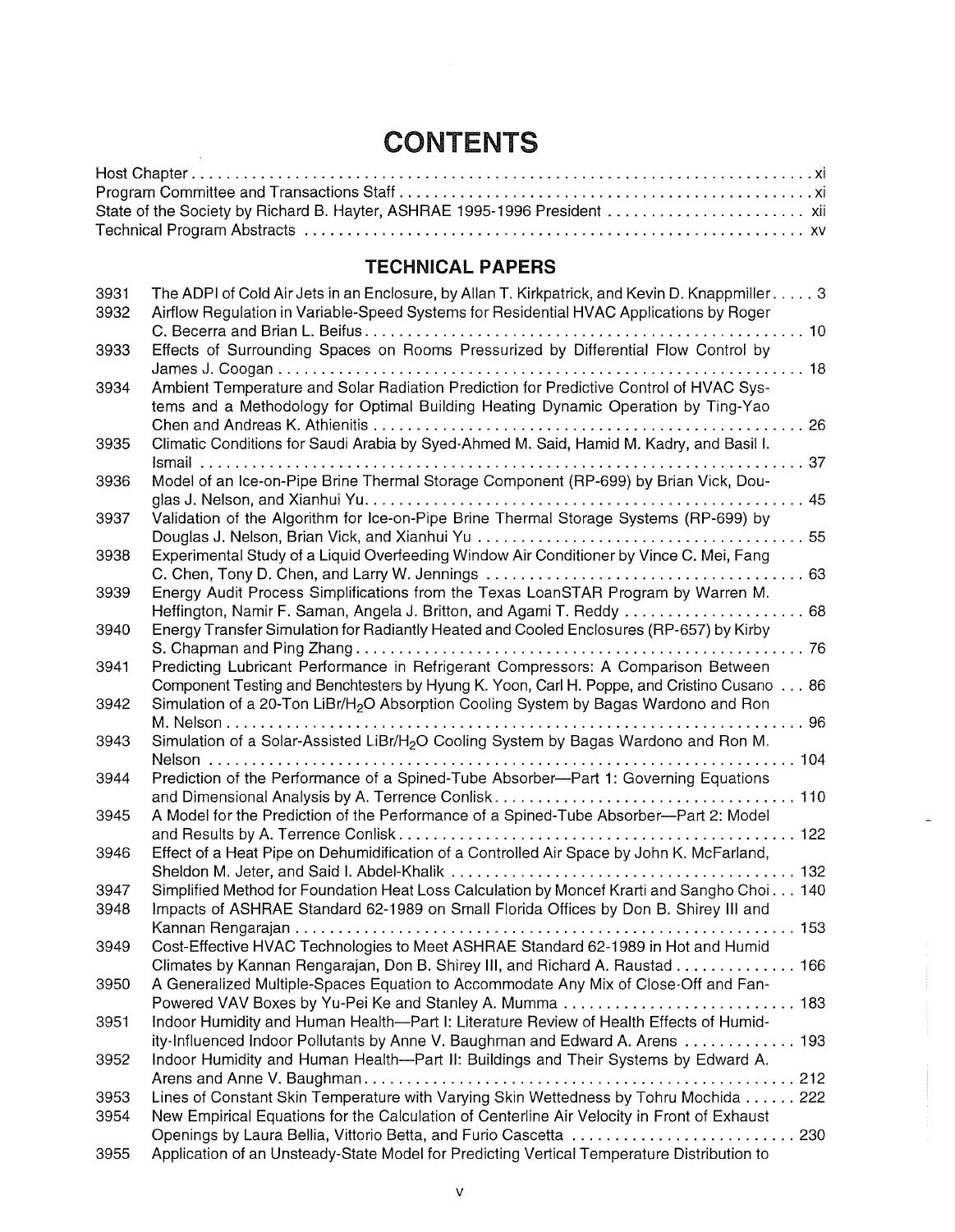| 3956 | an Existing Atrium by Yuichi Takemasa, Satoshi Togari, and Yoshinobu Arai. 239<br>Development of Two-Stage Compression and Cascade Heating Heat Pump System for Hot<br>Water Supply by Hiromi Hasegawa, Michiyuki Saikawa, Katsumi Hashimoto, and Tetsushi- |
|------|-------------------------------------------------------------------------------------------------------------------------------------------------------------------------------------------------------------------------------------------------------------|
| 3957 | 248<br>.<br>The Effect of Air-Coil Design on the Performance of Heat Pumps and Air Conditioners by<br>257                                                                                                                                                   |
| 3958 | A Model to Predict the Latent Capacity of Air Conditioners and Heat Pumps at Part-Load<br>Conditions with Constant Fan Operation by Hugh I. Henderson, Jr. and Kannan Rengara-<br>266<br>jan.                                                               |
| 3959 | Comparative Analysis for Natural Gas Cooling and Space Conditioning Technologies in<br>New York State by Daphne C. D'zurko and Gary J. Epstein<br>275                                                                                                       |
| 3960 | Impact of the Suction Line Accumulator on the Frost/Defrost Performance of an Air-Source<br>Heat Pump with a Scroll Compressor by Darin W. Nutter, Dennis O'Neal, and W. Vance                                                                              |
| 3961 | 284<br>Leakage and Blockage Detection in Water Network of District Heating System by Yi Jiang,<br>291                                                                                                                                                       |
| 3962 | Experimental Evaluation of Attic Radiant Barriers (RP-577) by Husam R. Al-Asmar, Byron<br>297<br>W. Jones, and Dennis K. Matteson                                                                                                                           |
| 3963 | Use of Passive Radiation Barriers in Ventilated Attics by Samir Moujaes<br>307                                                                                                                                                                              |
| 3964 | Simultaneous Heat and Moisture Transfer in Fiberglass Insulation with Transient Boundary                                                                                                                                                                    |
| 3965 | Conditions by Carey J. Simonson, Yong X. Tao, and Robert W. Besant<br>315<br>A Time-Domain Estimation of Wall Conduction Transfer Function Coefficients by Morris G.                                                                                        |
|      | 328<br>Davies                                                                                                                                                                                                                                               |
| 3966 | Effects of Rotation on Ice Formation by Osama M. Ibrahim and David E. Nagle<br>344                                                                                                                                                                          |
| 3967 | Parametric Analysis of Heat and Mass Transfer Performance of a Packed-Type Liquid Des-<br>349                                                                                                                                                               |
| 3968 | iccant Absorber at Part Load Operating Conditions by Arshad Y. Khan<br>Physical Properties of Fluorinated Propane and Butane Derivatives and the Vapor Pres-<br>sure of R-245ca/338mccq Mixtures as R-11 Alternatives by Adolph L. Beyerlein, Darryl D.     |
| 3969 | 358<br>Vapor-Liquid Equilibria for R-22, R-134a, R-125, and R-32/125 with a Polyol Ester Lubri-<br>cant: Measurements and Departure from Ideality by William L. Martz, Christopher M. Bur-                                                                  |
| 3970 | 367<br>Refrigerant Management Challenges at a Nuclear Facility by Kevin R. Scaggs and Dena<br>375                                                                                                                                                           |
| 3971 | Prediction of Liquid Superheat Around Spherical Bubbles by Ignacio R. Martín-Domínguez<br>380<br>and Thomas W. McDonald                                                                                                                                     |
| 3972 | Hot-Gas Bypass Defrosting of Evaporators Utilizing a Vaporizer by Kalman I. Krakow and                                                                                                                                                                      |
| 3973 | . .385<br>Laboratory Evaluation of Ozone as a Corrosion Inhibitor for Carbon Steel, Copper, and Gal-<br>vanized Steel in Cooling Water (RP-747) by Fuxing Gan, Der-Tau Chin, and Amanda K.                                                                  |
| 3974 | Effect of Lubricant on Spray Evaporation Heat Transfer Performance of R-134a and R-22<br>in Tube Bundles (RP-668) by Shane A. Moeykens and Michael B. Pate 410                                                                                              |
| 3975 | Surface Wettability Effect on an Indirect Evaporative Cooling System by Tiebin A. Wang                                                                                                                                                                      |
| 3976 | Cost-Effectiveness of Indirect Evaporative Cooling for Commercial Buildings in Texas by                                                                                                                                                                     |
| 3977 | An Experimental Comparison of Two-Speed and Single-Speed Geothermal Heat Pumps                                                                                                                                                                              |
| 3978 | Effect of Ozone on Corrosion of Carbon, Steel, and Copper in the Presence of HEDP and<br>TTA in Cooling Water (RP-748) by Fuxing Gan, Der-Tau Chin, and Amanda K. Meitz 456                                                                                 |
|      |                                                                                                                                                                                                                                                             |

**AT-96-1 Commissioning as a Prototype Tool for Energy Savings and Special Facilities** Development and Testing of a Prototype Tool for HVAC Control System Comrnissioning by Philip Haves, Dorte R. Jørgensen, Timothy I. Salsbury, and Arthur L. Dexter . . . . . . . . . . 467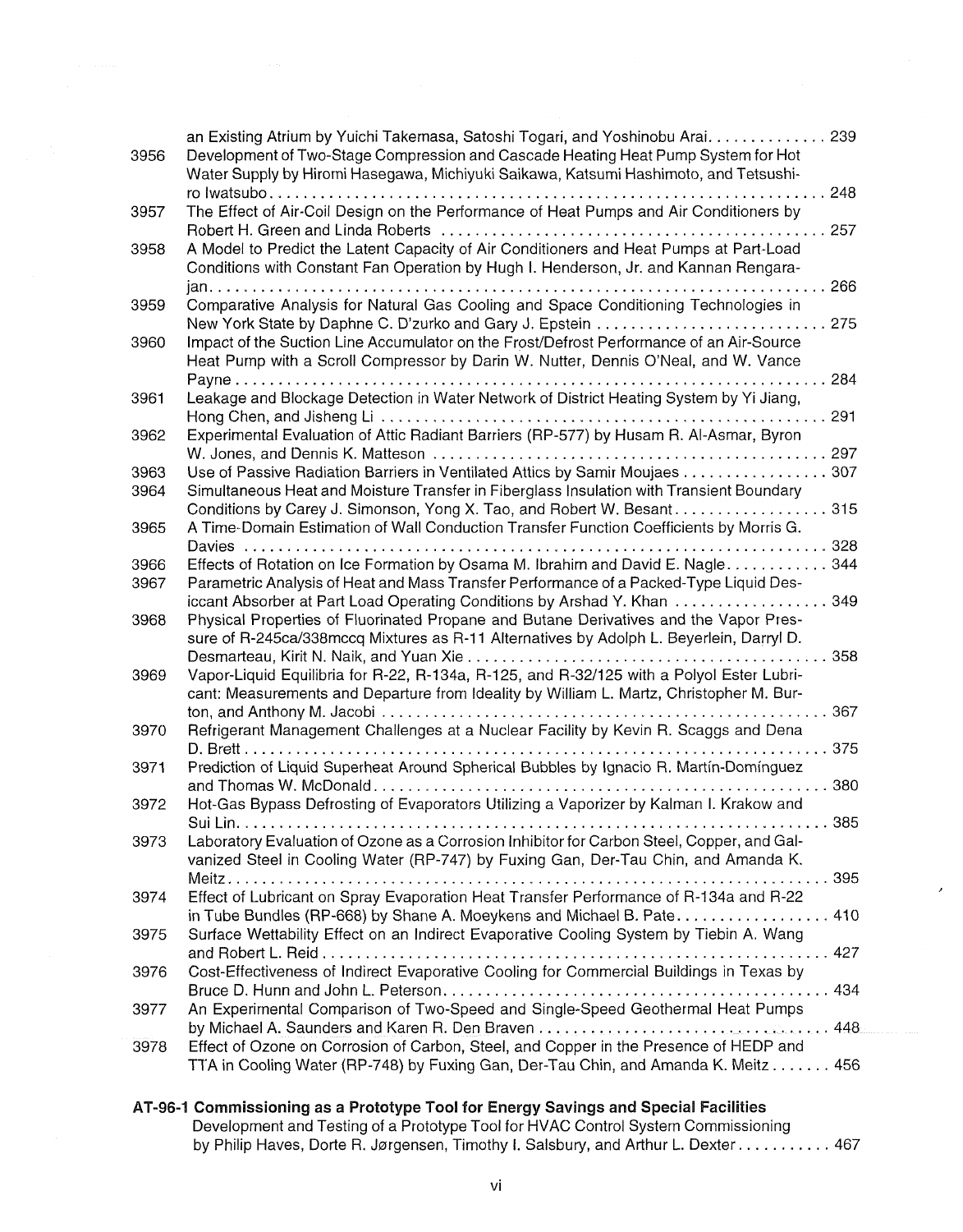| Commissioning a Museum and Archival Storage Facility by Rebecca T. Ellis  476<br>Costs and Benefits from Utility-Funded Commissioning of Energy-Efficiency Measures<br>in 16 Buildings by Mary Ann Piette and Bruce Nordman 482                                                                                                                                                                                                                                                                                                                                                                                                                                                                                                             |
|---------------------------------------------------------------------------------------------------------------------------------------------------------------------------------------------------------------------------------------------------------------------------------------------------------------------------------------------------------------------------------------------------------------------------------------------------------------------------------------------------------------------------------------------------------------------------------------------------------------------------------------------------------------------------------------------------------------------------------------------|
| Evaluating Commissioning as an Energy-Saving Measure by Christie R. Kjellman, Ruth                                                                                                                                                                                                                                                                                                                                                                                                                                                                                                                                                                                                                                                          |
| AT-96-2 ASHRAE's Role in Promoting Professionalism and Ethics<br>Teaching Ethics and Practicing What We Preach by Peter Rojeski 510<br>What Is a Professional Society? by Jerold W. Jones 512                                                                                                                                                                                                                                                                                                                                                                                                                                                                                                                                               |
| AT-96-3 Fault Detection and Diagnosis for HVAC Systems--- Part I<br>Condition Monitoring in HVAC Subsystems Using First Principles Models by Philip<br>Haves, Timothy I. Salsbury, and Jonathan A. Wright 519<br>Fault Detection in an Air-Handling Unit Using Residual and Recursive Parameter Identi-<br>fication Methods by Won-Yong Lee, Cheol Park, and George E. Kelly. 528<br>Fault Diagnosis of an Air-Handling Unit Using Artificial Neural Networks by Won-Yong<br>A Generic Approach to Identifying Faults in HVAC Plants by Arthur L. Dexter and Mourad<br>Typical Faults of Air-Conditioning Systems and Fault Detection by ARX Model and Ex-<br>tended Kalman Filter by Harunori Yoshida, Tatsuhiro Iwami, Hideki Yuzawa, and |
| AT-96-4 Innovations in Integrating TES with Hydronic Systems<br>Twenty-Five Ways to Raise Your Chilled-Water Temperature Differential by Donald P.<br>Valve Requirements for "Backpressure," "Flow," and "Cycle Change" Control in Thermal<br>Thermal Energy Storage Chiller Management by C. Dave Williams578<br>Using Blending Pumps to Increase Individual Facility Supply Water Temperatures and<br>Total System Differential Temperatures $(\Delta T_s)$ by A.L. Utesch 583                                                                                                                                                                                                                                                            |
| AT-96-5 Alternative Water Treatment Methods for Cooling Towers<br>Comparison of Laboratory and Field Observations: Ozone Water Treatment for Cooling<br>Alternative Cooling Tower Water Treatment Methods by Charles A. Wilsey. 600<br>See also Technical Paper 3973<br>See also Technical Paper 3978                                                                                                                                                                                                                                                                                                                                                                                                                                       |
| AT-96-6 Fault Detection and Diagnosis for HVAC Systems-Part 2<br>Development of a Fault Diagnosis Method for Heating Systems Using Neural Networks<br>by Xiaoming Li, Hossein Vaezi-Nejad, and Jean-Christophe Visier  607<br>Performance Monitoring, Fault Detection, and Diagnosis of Reciprocating Chillers by<br>Application of Black-Box Models to HVAC Systems for Fault Detection by Henk C. Peits-<br>Chiller Condition Monitoring Using Topological Case-Based Modeling by Hiroaki Tsutsui                                                                                                                                                                                                                                         |
| AT-96-7 Radiant Panel Heating and Cooling-Case Studies<br>Standardized Testing of Cooling Panels and Their Use in System Planning by Christoph                                                                                                                                                                                                                                                                                                                                                                                                                                                                                                                                                                                              |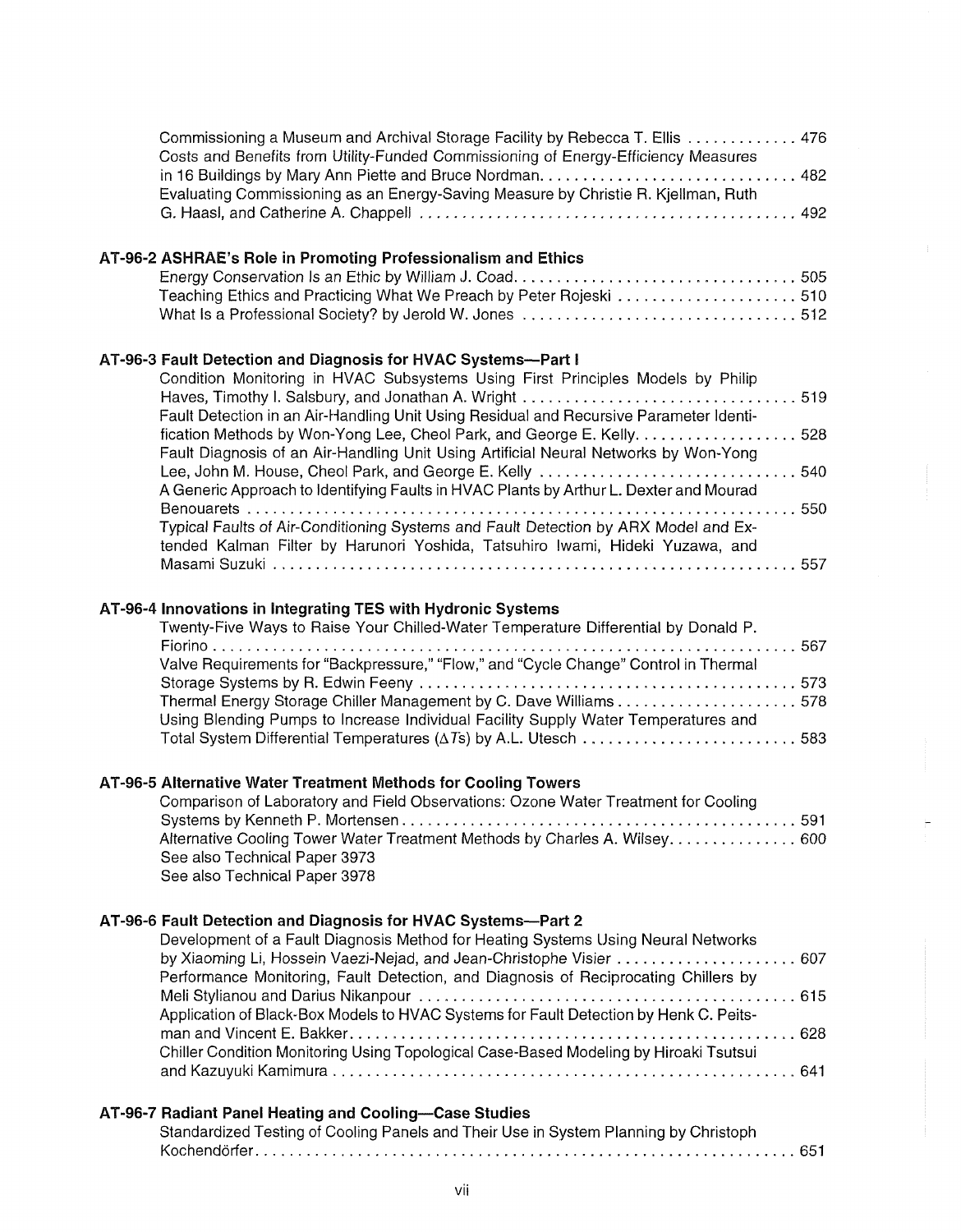| Practical Applications of Radiant Heating and Cooling to Maintain Comfort Conditions by<br>Radiant Panel Perimeter Heating Options: Effectiveness and Thermal Comfort by Maryl<br>A Proposed Combination Radiant/Convective System for an Arizona Residence by David                                                                                                                                                                                                                                                           |
|--------------------------------------------------------------------------------------------------------------------------------------------------------------------------------------------------------------------------------------------------------------------------------------------------------------------------------------------------------------------------------------------------------------------------------------------------------------------------------------------------------------------------------|
| AT-96-8 Building Mass/Fabric Thermal Storage<br>Room Air Conditioning by Means of Overnight Cooling of the Concrete Ceiling by Robert<br>Assessment of the Performance of Ventilated Floor Thermal Storage Systems by Michael                                                                                                                                                                                                                                                                                                  |
| AT-96-9 Laboratory Internal Loads and Design Information<br>Laboratory Design Loads--What We Know, Don't Know, and Need to Know by Will K.<br>. 711<br>.<br>Influence of Heat Load on Selection of Laboratory Design Parameters and Dynamic Per-<br>formance of Laboratory Environment by Osman Ahmed, John W. Mitchell, and Sanford<br>Evaluation of the Laboratory Equipment Component of Cooling Loads by Emil Sandru 732                                                                                                   |
| AT-96-10 Application of CFD Techniques to Airflow Around Buildings<br>Numerical Prediction of Flow Around a Building with Various Turbulence Models: Com-<br>parison of k-ε EVM, ASM, DSM, and LES with Wind Tunnel Tests by Shuzo Murakami,<br>Application of Two-Layer Methods for the Evaluation of Wind Effects on a Cubic Building<br>Numerical Simulation of Flow and Pressure Around a Building by R. Panneer Selvam 765                                                                                                |
| AT-96-11 International Symposium on Cogeneration and Distribution Systems<br>Gas Cogeneration Systems Are Making Headway in Nontraditional Cogeneration Areas<br>Cogeneration and District Heating-The Solution for Energy Economy and a Cleaner<br>Gas Turbines for the Cogeneration of Electric Power and District Heating by Lars E.<br>State and Local Heat Supply Planning: Insurance for a Warm Future by Morris A. Pierce 801<br>District Heat Under Scrutiny: Survival Strategies for Alaskan Cogeneration by James S. |
| AT-96-12 Heat Transfer and Fluid Flow Characteristics of Alternative<br><b>Refrigerants/Refrigerant Mixtures</b><br>See also Technical Paper 3974<br>Single-Tube Performance of Condensation of R-134a on Horizontal Enhanced Tubes by<br>Two-Phase Flow Heat Transfer and Friction Characteristics of R-22 and R-407C by Chi-<br>The Applicability of the EHD Technique for Convective Boiling of Refrigerant Blends-<br>Experiments with R-404A by Mohsen Salehi, Michael M. Ohadi, and Serguei Dessiatoun 839               |
| AT-96-13 Advances in Measurement and Evaluation of Thermal Distribution System Efficiency<br>Thermal Performance of Residential Duct Systems in Basements by Burke Treidler and                                                                                                                                                                                                                                                                                                                                                |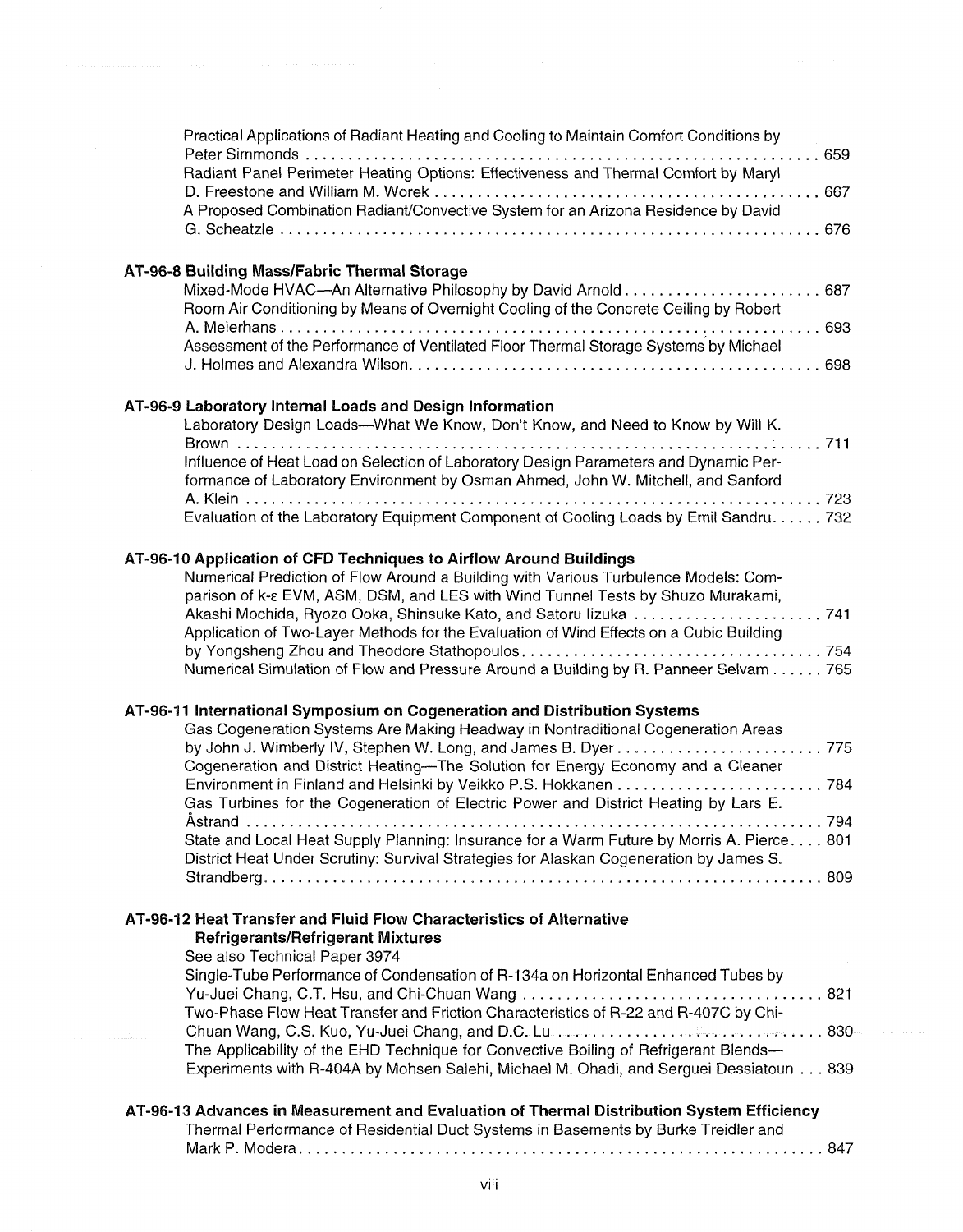| Field Measurement of Uncontrolled Airflow and Depressurization in Restaurants by<br>James B. Cummings, Charles R. Withers, Jr., Neil A. Moyer, Philip W. Fairey, and Bruce   |  |  |
|------------------------------------------------------------------------------------------------------------------------------------------------------------------------------|--|--|
| Electric Co-heating in the ASHRAE Standard Method of Test for Thermal Distribution<br>Efficiency: Test Results on Two New York State Homes by John W. Andrews, Richard       |  |  |
| Impact of Residential Duct Insulation on HVAC Energy Use and Life-Cycle Costs to Con-<br>sumers by Burke Treidler, Mark P. Modera, Robert G. Lucas, and James D. Miller. 881 |  |  |
| AT-96-14 Evaporative Cooling-Economic Advantages?<br>See also Technical Paper 3975                                                                                           |  |  |
| See also Technical Paper 3976<br>Application of Evaporative Cooling to Large HVAC Systems by Will K. Brown. 895                                                              |  |  |
| AT-96-15 O&M Experiences with Commercial/Institutional Ground-Source Heat Pump Systems<br>Operating Experiences with Commercial Ground-Source Heat Pumps-Part 1 by R.L.      |  |  |
| Operating and Maintenance Experience with Commercial/Institutional Ground-Source<br>Heat Pump Systems by Robert Mancini, Harold W. Heiss, and J.B. Singh  917                |  |  |
| Groundwater Heat Pump Systems: Experience at Two High Schools by Kevin Rafferty  922<br>See also Technical Paper 3977                                                        |  |  |
| AT-96-16 "CFC"--Characterizing Fenestration Components                                                                                                                       |  |  |
| A Comparison Between Calculated and Measured SHGC for Complex Fenestration Sys-<br>A Correlation to Quantify Convective Heat Transfer Between Vertical Window Glazings       |  |  |
| Calorimetric Measurements of Inward-Flowing Fraction for Complex Glazing and Shad-                                                                                           |  |  |
| Recommended U-Factors for Swinging, Overhead, and Revolving Doors by Stephen C.                                                                                              |  |  |
| AT-96-17 Absorption/Sorption Heat Pumps and Refrigerating Systems-Part I                                                                                                     |  |  |
| Development of Design Model for a Rectifier in GAX Absorption Heat Pump Systems by<br>Absorption of Vapor into Liquid Film on Horizontal Tubes by Janko Remec, Henrik        |  |  |
| Improved Property Data Correlations of Absorption Fluids for Computer Simulation of                                                                                          |  |  |
| Heat Pump Cycles by Hans-Martin Hellmann and Gershon Grossman  980<br>A Hydroxide Mixture as Working Fluid for Absorption Heat Pumps by Andreas S. Beutler,                  |  |  |
| Hydroxide Absorption Heat Pumps with Spray Absorber by Franz Summerer, Felix                                                                                                 |  |  |
| AT-96-18 New Information on Water-Heating Systems                                                                                                                            |  |  |
| Disaggregating Residential Hot Water Use by Andrew Lowenstein and Carl C. Hiller 1019                                                                                        |  |  |
| Effect of Seasonal Changes in Use Patterns and Cold Inlet Water Temperature on<br>Water Heater First-Hour Rating vs. In-Field Performance by Carl C. Hiller. 1054            |  |  |
| AT-96-19 Advances in Domestic Refrigerator/Freezer Technology                                                                                                                |  |  |

Cycling and Quasi-Steady Behavior of a Refrigerator by Paul E. Krause and Clark W. Bullard ................................................................... 1061